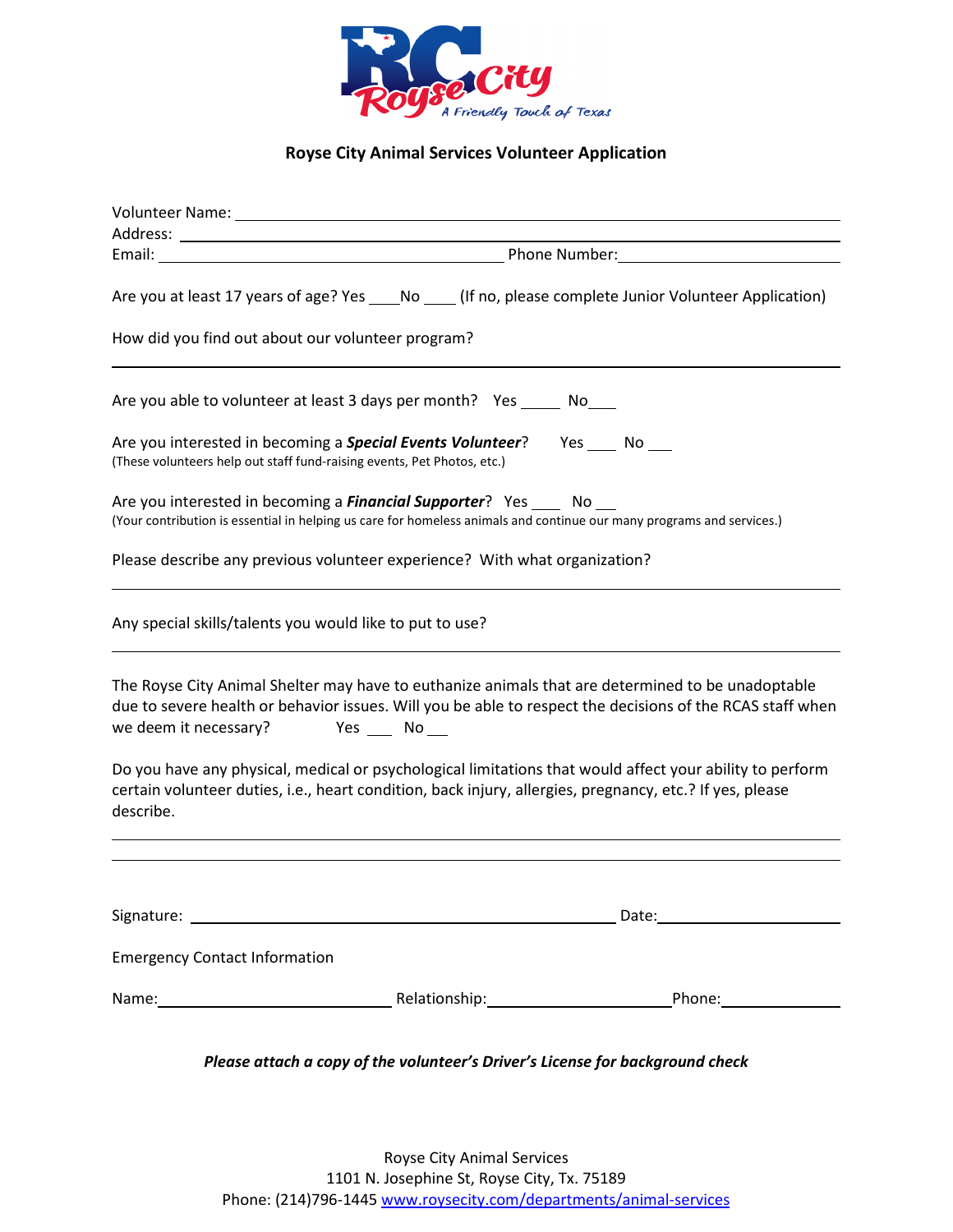

#### **Junior Volunteer Application**

If you are a volunteer that is 14 through 16 years of age, a parent/guardian is required to be an active participant in the volunteer program with you and must accept the responsibility of supervising all of your volunteer activities, including training sessions and meetings.

| How did you find out about our volunteer program?                                                              |  |                                                                                                          |  |
|----------------------------------------------------------------------------------------------------------------|--|----------------------------------------------------------------------------------------------------------|--|
| Are you both able to volunteer at least 1 day per month? Yes _____ No                                          |  |                                                                                                          |  |
|                                                                                                                |  | Please describe any previous volunteer experience? With what organization? ________________________      |  |
| Are you required to do volunteer or community service work for school or any other agency?<br>$Yes$ No _______ |  |                                                                                                          |  |
|                                                                                                                |  |                                                                                                          |  |
|                                                                                                                |  |                                                                                                          |  |
| certain volunteer duties? If yes, please describe.                                                             |  | Do you have any physical, medical or psychological limitations that would affect your ability to perform |  |
|                                                                                                                |  |                                                                                                          |  |
|                                                                                                                |  |                                                                                                          |  |
| <b>Emergency Contact Information</b>                                                                           |  |                                                                                                          |  |
|                                                                                                                |  |                                                                                                          |  |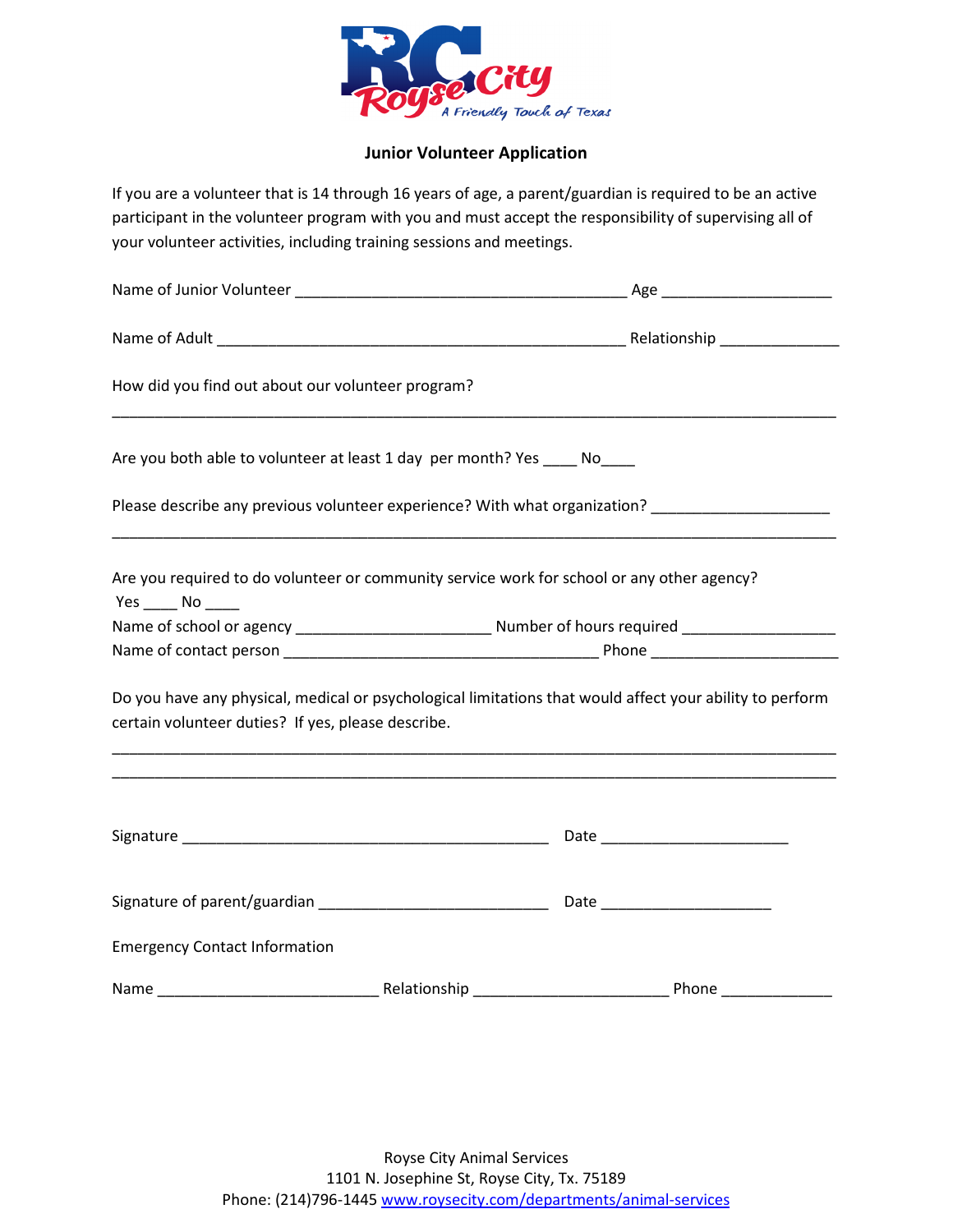

### **Royse City Animal Shelter Terms of Service**

This agreement is intended to indicate the seriousness with which we treat our volunteers. The intent of the agreement is to assure you of both our deep appreciation for your services and to indicate our commitment to do the very best we can to make your volunteer experience here a productive and rewarding one.

1. I agree to abide by the policies and procedures presented to me at the Volunteer Orientation and Training Meetings, and any subsequent information that I am presented with by the Volunteer Project Manager.

2. I fully understand that the RCAS handles a large number of animals on a yearly basis. The disposition of these animals is unknown to the RCAS. I agree to hold the RCAS harmless for any injury(ies)which I or the junior volunteer under my supervision may sustain, including, but not limited to, injuries caused by animals during the course of my(our) volunteer duties with the RCAS.

3. I understand that the RCAS records regarding previous or new owners are to be kept confidential.

4. I agree to perform my volunteer duties in good spirit and to the best of my ability and to seek guidance when I am in doubt.

6. I agree to be prompt and reliable in attendance, to contact the Volunteer Program Manager or Shelter Manager if unable to work as scheduled.

7. I agree to attend continuing training classes, as provided, to maintain an ongoing competence in the performance of my job. I will take ideas, constructive comments, suggestions and criticisms directly to the Volunteer Program Manager.

8. I agree to respect the staff and other volunteers and strive to maintain a smooth working relationship. If communication problems develop between employees/other volunteers and me, I will report these to a Royse City Staff member as soon as possible.

9. I agree to accept RCAS's right to dismiss a volunteer.

10. I agree to work safely, adhering to RCAS's training guidelines.

ACCEPTANCE AND SIGNING THIS FORM IS A CONDITION OF VOLUNTEERING FOR THE ROYSE CITY ANIMAL SHELTER AND LIMITS YOUR LEGAL RIGHTS. VOLUNTEER (AND PARENT OR GUARDIAN, IF APPLICABLE) MUST READ AND SIGN THIS FORM.

| Signature                        | Date |
|----------------------------------|------|
| Signature of parent/guardian     | Date |
| Signature of RCAS Representative | Date |
| Title                            |      |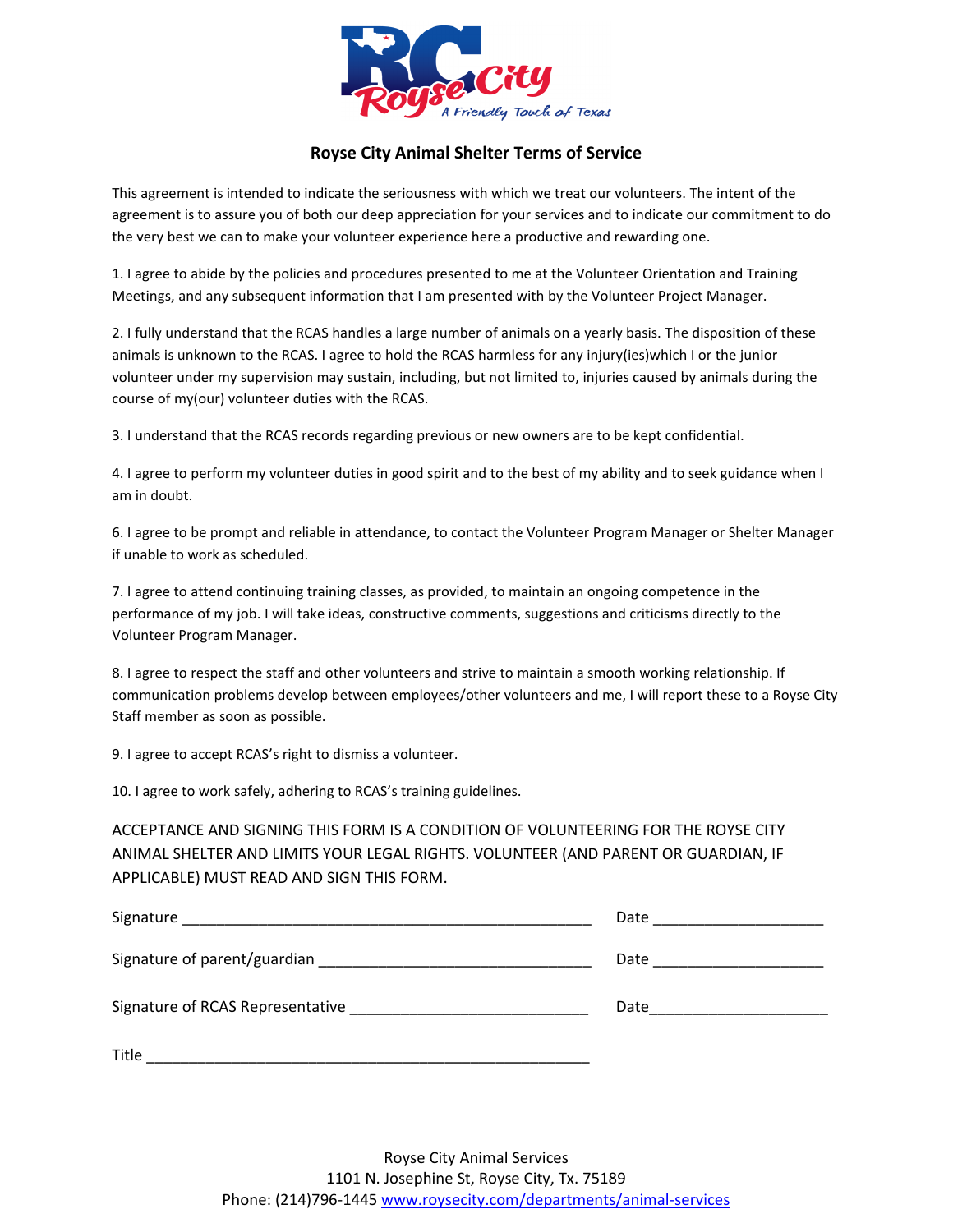

#### **Royse City Animal Shelter Release**

The City of Royse City is committed to conducting its volunteer programs and activities in the safest manner possible and holds the safety of the participants in the highest possible regard. Participants and parents registering their child in volunteer programs must recognize however, that here is an inherent risk of injury when choosing to participate in these activities. The City of Royse City continually strives to reduce risks and insists that all participants follow safety rules and instructions which have been designed to protect the participants' safety. Please recognize that the City of Royse City may not carry medical accident insurance for injuries sustained in its programs. The cost could make program fees prohibitive. Therefore, each person registering themselves or a family member for a program/activity should review their own health insurance policy for coverage. It must be noted that the absence of health insurance coverage does not make the City of Royse City automatically responsible for payment of medical expenses.

## **WAIVER AND RELEASE OF ALL CLAIMS**

# **Please read this form carefully and be aware in participating in the program(s) with the City of Royse City, you will be waiving and releasing all claims for injuries you might sustain arising out of the activities of these programs.**

As a participant in the program, I recognize and acknowledge that there are certain risks of physical injury and I agree to assume the full risk of any injuries, including death, damages or loss regardless of severity which I may sustain as a result of participating in any and all activities connected with or associated with the program.

In consideration of being permitted to participate in Royse City Volunteer Programs, the undersigned, and if the Participant is under the age of eighteen (18) an adult with legal responsibility for the Participant,

- **1) Hereby releases and discharges the City of Royse City, Texas, and all of its present and former agents, employees, officials and representatives in their official, individual and representative capacities (collectively referred to hereinafter as the "City") from any and all claims, demands, causes of action, judgments, liens and expenses (including attorney's and expert witness fees), costs and damages (whether common law, statutory or constitutional and whether actual, punitive, consequential or incidental), of any conceivable character, due to or arising from injuries to persons (including death) or to property (both real and personal) created by, arising from or in any manner relating to my participation in the program and activities for which this Release is given. THIS RELEASE EXPRESSLY INCLUDES LIABILITY ATTRIBUTABLE TO THE NEGLIGENCE OF THE CITY OR OTHER RELEASED PARTY AND LIABILITY ASSESSED WITHOUT REGARD TO FAULT OR ASSESSED IN THE ABSENCE OF FAULT.**
- 2) Hereby acknowledges that the execution of this release shall not constitute a waiver by the City of the defense of governmental immunity or official immunity, where applicable, or any other defense recognized by the state or federal courts.
- 3) Hereby further agrees to indemnify and hold harmless and defend the City and its officers, agents, servants and employees from any and all claims from injuries, including death, damages and losses sustained by me or arising out of, connected with, or in any way associated with the activities of the program.
- 4) Hereby authorizes the City of Royse City officials, in the event of emergency, to secure from any licensed hospital, physician, and/or medical personnel any treatment deemed necessary for my immediate care and I agree that I will be responsible for payment of any and all medical services required.